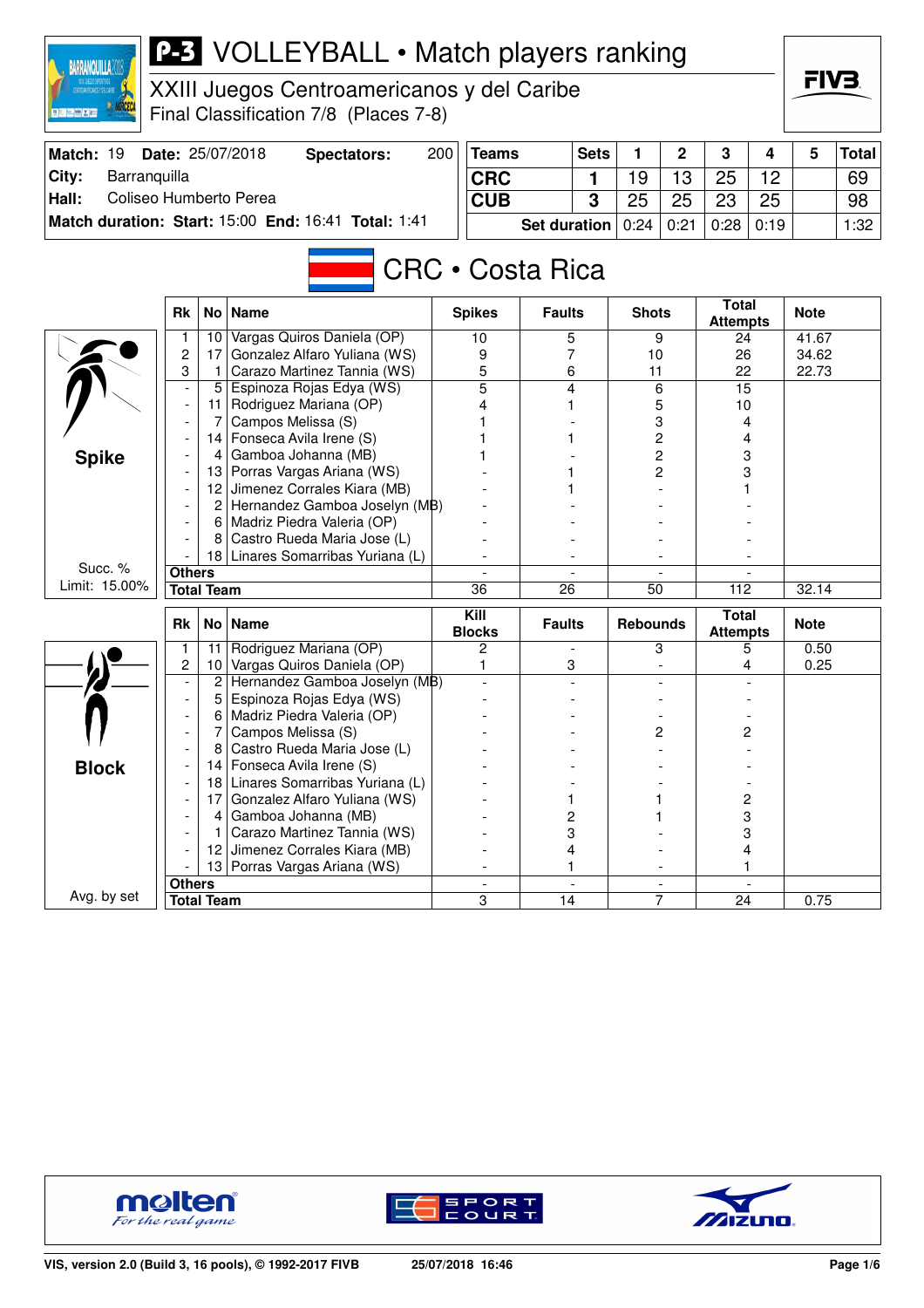| <b>P-3</b> VOLLEYBALL • Match players ranking<br><b>BARRANQUILLA201</b><br>XXIII Juegos Centroamericanos y del Caribe<br>Final Classification 7/8 (Places 7-8) |                              |                                 |                                                                 |     |                          |                 |                |                             |                |                                 |              |              | FIV3         |  |  |
|----------------------------------------------------------------------------------------------------------------------------------------------------------------|------------------------------|---------------------------------|-----------------------------------------------------------------|-----|--------------------------|-----------------|----------------|-----------------------------|----------------|---------------------------------|--------------|--------------|--------------|--|--|
| Match: 19                                                                                                                                                      |                              |                                 | Date: 25/07/2018<br><b>Spectators:</b>                          | 200 | <b>Teams</b>             |                 | <b>Sets</b>    | 1                           | $\mathbf 2$    | 3                               | 4            | 5            | <b>Total</b> |  |  |
| City:<br>Barranquilla                                                                                                                                          |                              | <b>CRC</b>                      |                                                                 | 1   | 19                       | 13              | 25             | 12                          |                | 69                              |              |              |              |  |  |
| Hall:<br>Coliseo Humberto Perea                                                                                                                                |                              | <b>CUB</b>                      |                                                                 | 3   | 25                       | 25              | 23             | 25                          |                | 98                              |              |              |              |  |  |
| Match duration: Start: 15:00 End: 16:41 Total: 1:41                                                                                                            |                              |                                 | <b>Set duration</b>                                             |     | 0:24                     | 0:21            | 0:28           | 0:19                        |                | 1:32                            |              |              |              |  |  |
|                                                                                                                                                                |                              |                                 |                                                                 |     | <b>CRC • Costa Rica</b>  |                 |                |                             |                |                                 |              |              |              |  |  |
|                                                                                                                                                                | <b>Rk</b>                    |                                 | No   Name                                                       |     | <b>Aces</b>              | <b>Faults</b>   |                | <b>Serve</b><br><b>Hits</b> |                | <b>Total</b><br><b>Attempts</b> |              | <b>Note</b>  |              |  |  |
|                                                                                                                                                                | 1                            | 10 I                            | Vargas Quiros Daniela (OP)                                      |     | 2                        | 1               |                | 10                          |                | 13                              |              | 0.50         |              |  |  |
|                                                                                                                                                                | 2                            | -1<br>12                        | Carazo Martinez Tannia (WS)<br>Jimenez Corrales Kiara (MB)      |     |                          |                 |                | 8                           |                | 9                               |              | 0.25<br>0.25 |              |  |  |
|                                                                                                                                                                | 2<br>$\overline{\mathbf{c}}$ | 11                              | 1<br>3<br>Rodriguez Mariana (OP)                                |     |                          | 3<br>9          | 5<br>13        |                             | 0.25           |                                 |              |              |              |  |  |
|                                                                                                                                                                |                              | 2 Hernandez Gamboa Joselyn (MB) |                                                                 |     |                          |                 |                |                             |                |                                 |              |              |              |  |  |
|                                                                                                                                                                |                              | 6                               | Madriz Piedra Valeria (OP)                                      |     |                          |                 |                |                             |                |                                 |              |              |              |  |  |
| <b>Serve</b>                                                                                                                                                   |                              | 7 <sup>1</sup>                  | Campos Melissa (S)                                              |     |                          |                 |                | 8                           |                | 8                               |              |              |              |  |  |
|                                                                                                                                                                |                              | 8                               | Castro Rueda Maria Jose (L)                                     |     |                          |                 |                |                             |                |                                 |              |              |              |  |  |
|                                                                                                                                                                |                              |                                 | 13 Porras Vargas Ariana (WS)                                    |     |                          |                 |                |                             |                |                                 |              |              |              |  |  |
|                                                                                                                                                                |                              |                                 | 14 Fonseca Avila Irene (S)<br>18 Linares Somarribas Yuriana (L) |     |                          |                 |                |                             | 6              | 6                               |              |              |              |  |  |
|                                                                                                                                                                |                              | 17 I                            | Gonzalez Alfaro Yuliana (WS)                                    |     |                          |                 |                |                             | 7              | 8                               |              |              |              |  |  |
|                                                                                                                                                                |                              | 5                               | Espinoza Rojas Edya (WS)                                        |     |                          |                 |                | 5                           |                | 6                               |              |              |              |  |  |
|                                                                                                                                                                |                              |                                 | Gamboa Johanna (MB)                                             |     |                          |                 |                | 1.                          |                | 2                               |              |              |              |  |  |
|                                                                                                                                                                | <b>Others</b>                |                                 |                                                                 |     |                          |                 | $\overline{a}$ |                             |                |                                 |              |              |              |  |  |
| Avg. by set                                                                                                                                                    | <b>Total Team</b>            |                                 |                                                                 |     | 5                        | 8               |                | $\overline{57}$             |                | 70                              |              | 1.25         |              |  |  |
| <b>Team</b>                                                                                                                                                    |                              |                                 | Opponent errors & Team faults                                   |     | 25                       |                 | 8              |                             |                | 33                              |              |              |              |  |  |
|                                                                                                                                                                | <b>Rk</b>                    |                                 | No Name                                                         |     | <b>Digs</b>              | <b>Faults</b>   |                | <b>Receptions</b>           |                | <b>Total</b><br><b>Attempts</b> |              | <b>Note</b>  |              |  |  |
|                                                                                                                                                                |                              | 10                              | Vargas Quiros Daniela (OP)<br>Castro Rueda Maria Jose (L)       |     | 6                        | 3               |                |                             | 4              | 13                              |              | 1.50         |              |  |  |
|                                                                                                                                                                | 1<br>3                       | 8<br>1                          | Carazo Martinez Tannia (WS)                                     |     | 6<br>4                   | 9               |                |                             | 7<br>2         | 22<br>6                         |              | 1.50<br>1.00 |              |  |  |
|                                                                                                                                                                | 3                            | 17                              | Gonzalez Alfaro Yuliana (WS)                                    |     | 4                        | 9               |                |                             | 6              | 19                              |              | 1.00         |              |  |  |
|                                                                                                                                                                | 5                            | 7                               | Campos Melissa (S)                                              |     | 3                        | 5               |                |                             |                | 8                               |              | 0.75         |              |  |  |
|                                                                                                                                                                | 6                            | 4                               | Gamboa Johanna (MB)                                             |     | $\overline{c}$           |                 |                |                             |                |                                 | $\mathbf{2}$ | 0.50         |              |  |  |
|                                                                                                                                                                | 7                            | 12                              | Jimenez Corrales Kiara (MB)                                     |     |                          |                 |                |                             |                | 1                               |              | 0.25         |              |  |  |
| <b>Dig</b>                                                                                                                                                     | 7                            | 5                               | Espinoza Rojas Edya (WS)                                        |     | 1                        | 4               |                |                             | 7              | 12                              |              | 0.25         |              |  |  |
|                                                                                                                                                                |                              | 2 <br>6                         | Hernandez Gamboa Joselyn (MB)<br>Madriz Piedra Valeria (OP)     |     |                          |                 |                |                             |                |                                 |              |              |              |  |  |
|                                                                                                                                                                |                              | 11                              | Rodriguez Mariana (OP)                                          |     |                          |                 |                |                             |                |                                 |              |              |              |  |  |
|                                                                                                                                                                |                              | 13                              | Porras Vargas Ariana (WS)                                       |     |                          |                 |                |                             |                |                                 |              |              |              |  |  |
|                                                                                                                                                                |                              |                                 | 18 Linares Somarribas Yuriana (L)                               |     |                          |                 |                |                             |                |                                 |              |              |              |  |  |
|                                                                                                                                                                |                              | 14                              | Fonseca Avila Irene (S)                                         |     |                          |                 |                |                             | 3              | 4                               |              |              |              |  |  |
| Avg. by set                                                                                                                                                    | <b>Others</b>                |                                 |                                                                 |     | $\overline{\phantom{a}}$ |                 | $\blacksquare$ |                             | $\overline{a}$ |                                 |              |              |              |  |  |
|                                                                                                                                                                | <b>Total Team</b>            |                                 |                                                                 |     | $\overline{27}$          | $\overline{31}$ |                | $\overline{30}$             |                | 88                              |              | 6.75         |              |  |  |





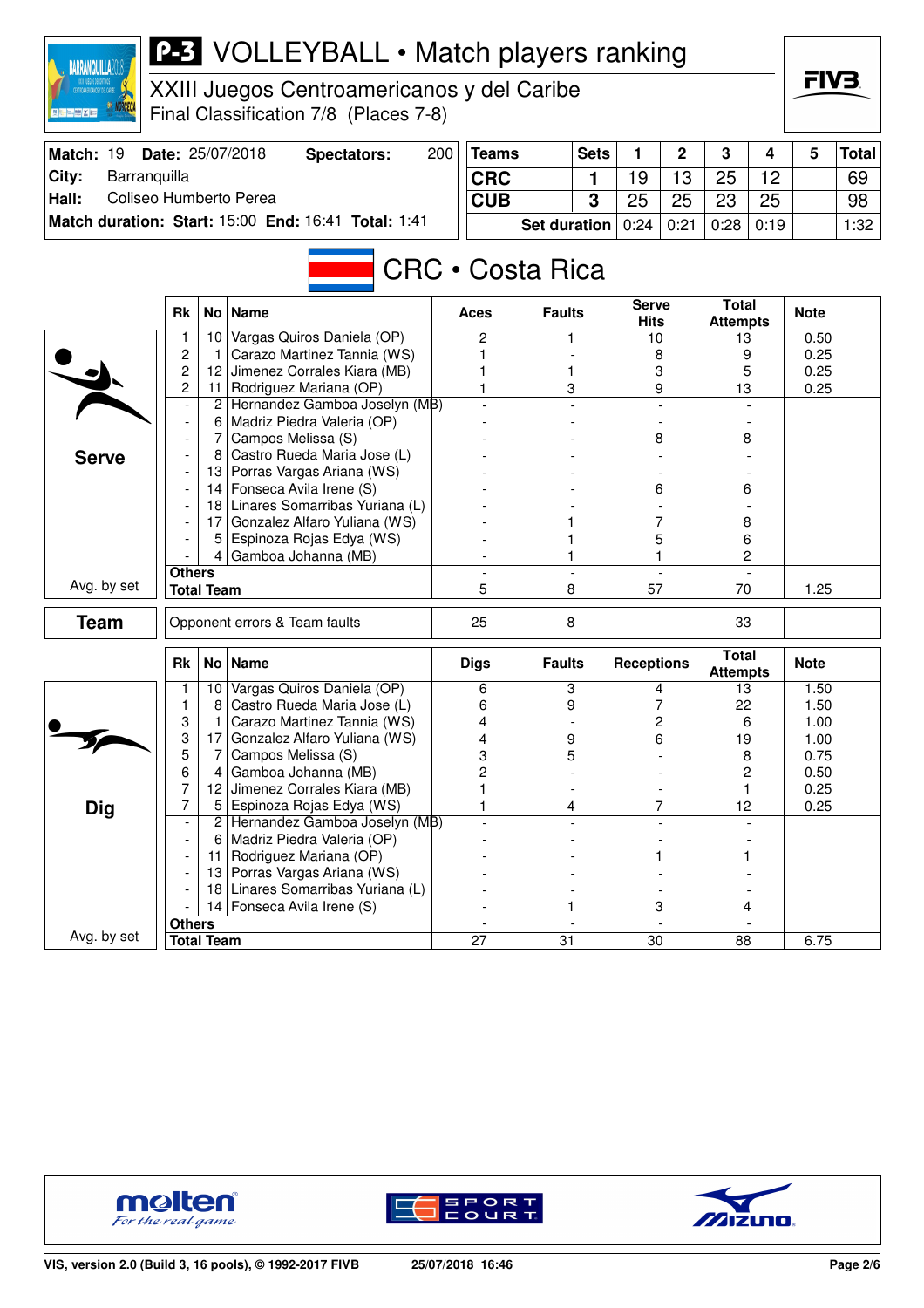| CENTROINERICANOS Y DEL CARBE<br>医正面的 |                                                     |                 | XXIII Juegos Centroamericanos y del Caribe<br>Final Classification 7/8 (Places 7-8) |                   |                         |    |                                     |    |                                 |      | ГІ У Ә.     |              |
|--------------------------------------|-----------------------------------------------------|-----------------|-------------------------------------------------------------------------------------|-------------------|-------------------------|----|-------------------------------------|----|---------------------------------|------|-------------|--------------|
| Match: 19                            |                                                     |                 | Date: 25/07/2018<br><b>Spectators:</b>                                              | 200               | <b>Teams</b>            |    | 1<br><b>Sets</b>                    | 2  | 3                               | 4    | 5           | <b>Total</b> |
| City:<br>Barranquilla                |                                                     |                 |                                                                                     | <b>CRC</b>        |                         | 1  | 19                                  | 13 | 25                              | 12   |             | 69           |
| Hall:                                | Coliseo Humberto Perea                              |                 |                                                                                     |                   | <b>CUB</b>              | 3  | 25                                  | 25 | 23                              | 25   |             | 98           |
|                                      | Match duration: Start: 15:00 End: 16:41 Total: 1:41 |                 |                                                                                     |                   |                         |    | <b>Set duration</b><br>0:24<br>0:21 |    | 0:28                            | 0:19 |             | 1:32         |
|                                      |                                                     |                 |                                                                                     | Running           | <b>CRC • Costa Rica</b> |    |                                     |    |                                 |      |             |              |
|                                      | <b>Rk</b>                                           |                 | No   Name                                                                           | <b>Sets</b>       | <b>Faults</b>           |    | <b>Still</b><br><b>Sets</b>         |    | <b>Total</b><br><b>Attempts</b> |      | <b>Note</b> |              |
|                                      | 1                                                   | 14              | Fonseca Avila Irene (S)                                                             | 6                 |                         | 1. | $\overline{32}$                     |    | 39                              |      | 1.50        |              |
|                                      | $\overline{c}$<br>$\overline{a}$                    | 7               | Campos Melissa (S)<br>Carazo Martinez Tannia (WS)                                   | 5                 |                         | 2  | 53                                  |    | 60                              |      | 1.25        |              |
|                                      |                                                     | 2               | Hernandez Gamboa Joselyn (MB)                                                       |                   |                         |    |                                     |    |                                 |      |             |              |
|                                      |                                                     | 4               | Gamboa Johanna (MB)                                                                 |                   |                         |    |                                     |    |                                 |      |             |              |
|                                      |                                                     | 5               | Espinoza Rojas Edya (WS)                                                            |                   |                         |    |                                     |    |                                 |      |             |              |
|                                      |                                                     | 6               | Madriz Piedra Valeria (OP)                                                          |                   |                         |    |                                     |    |                                 |      |             |              |
| <b>Set</b>                           |                                                     | 8               | Castro Rueda Maria Jose (L)                                                         |                   |                         |    |                                     | 6  |                                 | 6    |             |              |
|                                      |                                                     | 10              | Vargas Quiros Daniela (OP)                                                          |                   |                         |    |                                     |    |                                 |      |             |              |
|                                      |                                                     | 11              | Rodriguez Mariana (OP)                                                              |                   |                         |    |                                     |    |                                 |      |             |              |
|                                      |                                                     |                 | 12 Jimenez Corrales Kiara (MB)                                                      |                   |                         |    |                                     |    |                                 |      |             |              |
|                                      |                                                     |                 | 13 Porras Vargas Ariana (WS)                                                        |                   |                         |    |                                     |    | 3                               |      |             |              |
|                                      |                                                     | 17              | Gonzalez Alfaro Yuliana (WS)                                                        |                   |                         |    | 3                                   |    |                                 |      |             |              |
|                                      | <b>Others</b>                                       |                 | 18 Linares Somarribas Yuriana (L)                                                   |                   |                         |    |                                     |    |                                 |      |             |              |
| Avg. by set                          | <b>Total Team</b>                                   |                 |                                                                                     | 11                |                         | 3  |                                     | 94 |                                 |      | 2.75        |              |
|                                      |                                                     |                 |                                                                                     |                   |                         |    |                                     |    | 108                             |      |             |              |
|                                      | Rk                                                  | No <sub>1</sub> | <b>Name</b>                                                                         | <b>Excellents</b> | <b>Faults</b>           |    | <b>Serve</b><br><b>Receptions</b>   |    | <b>Total</b><br><b>Attempts</b> |      | <b>Note</b> |              |
|                                      | 1                                                   | 1               | Carazo Martinez Tannia (WS)                                                         | 9                 |                         | 1  | 10                                  |    | 20                              |      | 40.00       |              |
|                                      | $\overline{c}$                                      | 8               | Castro Rueda Maria Jose (L)                                                         | 7                 |                         | 2  | 8                                   |    | 17                              |      | 29.41       |              |
|                                      | 3                                                   | 17              | Gonzalez Alfaro Yuliana (WS)                                                        | 9                 |                         | 5  | 22                                  |    | 36                              |      | 11.11       |              |
|                                      |                                                     | 5<br>4          | Espinoza Rojas Edya (WS)<br>Gamboa Johanna (MB)                                     | 4                 |                         |    | 6                                   |    | 10                              |      |             |              |
|                                      |                                                     | 4               | Fonseca Avila Irene (S)                                                             |                   |                         |    |                                     |    |                                 |      |             |              |
|                                      |                                                     | 2               | Hernandez Gamboa Joselyn (MB)                                                       |                   |                         |    |                                     |    |                                 |      |             |              |
| <b>Reception</b>                     | $\overline{\phantom{a}}$                            | 6               | Madriz Piedra Valeria (OP)                                                          |                   |                         |    |                                     |    |                                 |      |             |              |
|                                      |                                                     |                 | Campos Melissa (S)                                                                  |                   |                         |    |                                     |    |                                 |      |             |              |
|                                      |                                                     | 10              | Vargas Quiros Daniela (OP)                                                          |                   |                         |    |                                     |    |                                 |      |             |              |
|                                      |                                                     | 11              | Rodriguez Mariana (OP)                                                              |                   |                         |    |                                     |    |                                 |      |             |              |
|                                      |                                                     |                 | 12 Jimenez Corrales Kiara (MB)                                                      |                   |                         |    |                                     |    |                                 |      |             |              |
|                                      |                                                     |                 | 13 Porras Vargas Ariana (WS)                                                        |                   |                         |    |                                     |    |                                 |      |             |              |
| Eff. %                               |                                                     |                 | 18 Linares Somarribas Yuriana (L)                                                   |                   |                         |    |                                     |    |                                 |      |             |              |
| Limit: 20.00%                        | <b>Others</b>                                       |                 |                                                                                     |                   |                         |    |                                     |    |                                 |      |             |              |
|                                      | <b>Total Team</b>                                   |                 |                                                                                     | 30                |                         | 8  | 47                                  |    | 85                              |      | 25.88       |              |

**P-3** VOLLEYBALL • Match players ranking



**BARRANQUILLA2018** 



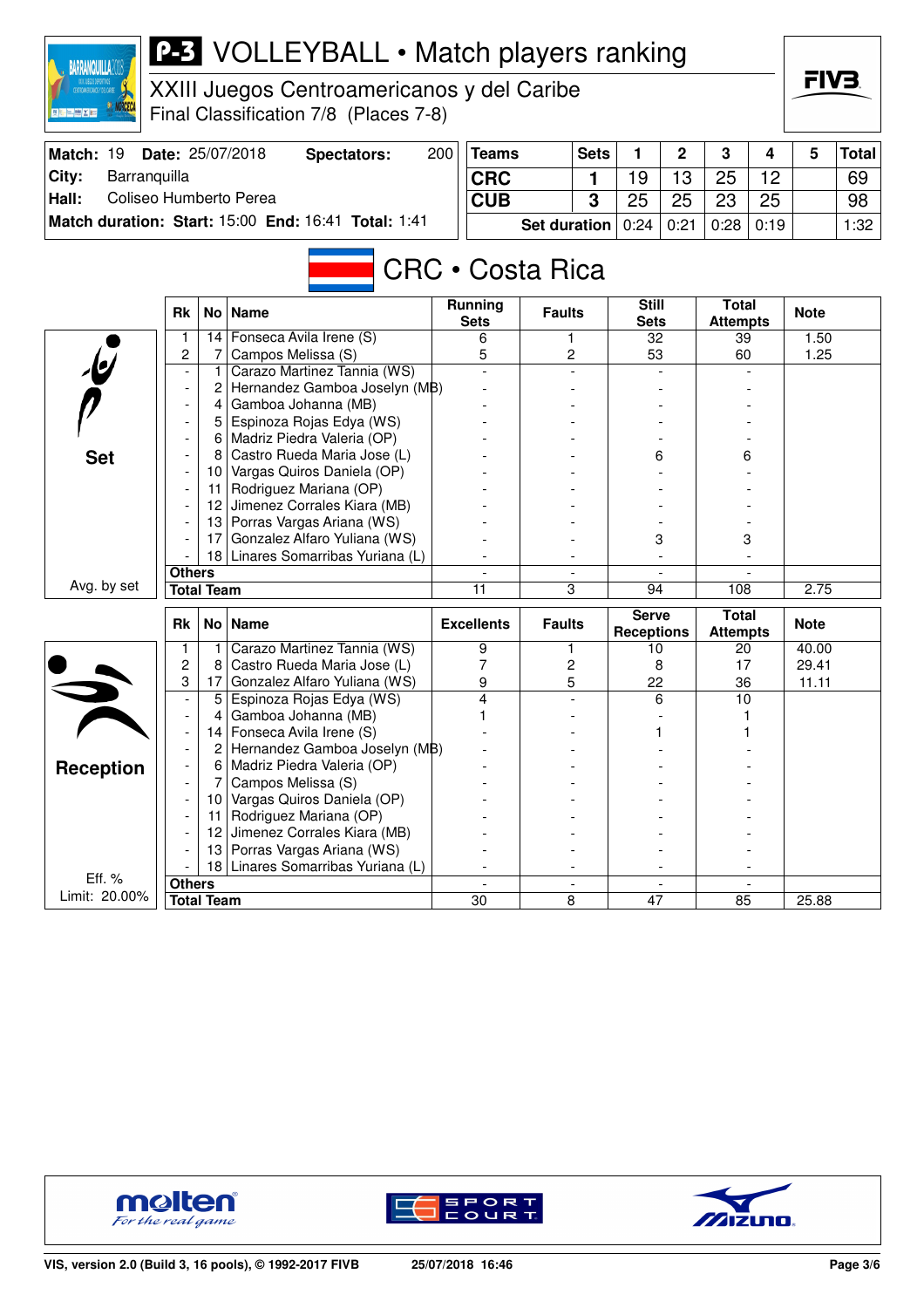| <b>BARRANQUILLA2018</b><br><b>TROANERICANOS Y DEL CARIBE</b><br><b>夏阳 三體 X 四</b> | <b>P-3</b> VOLLEYBALL • Match players ranking<br>XXIII Juegos Centroamericanos y del Caribe<br>Final Classification 7/8 (Places 7-8) |                   |                                                                |     |                       |                |             |                          |                          |                                 |        |              |              |
|----------------------------------------------------------------------------------|--------------------------------------------------------------------------------------------------------------------------------------|-------------------|----------------------------------------------------------------|-----|-----------------------|----------------|-------------|--------------------------|--------------------------|---------------------------------|--------|--------------|--------------|
| Match: 19                                                                        |                                                                                                                                      |                   | Date: 25/07/2018<br><b>Spectators:</b>                         | 200 | <b>Teams</b>          |                | <b>Sets</b> | 1                        | 2                        | 3                               | 4      | 5            | <b>Total</b> |
| City:<br>Barranquilla                                                            |                                                                                                                                      | <b>CRC</b>        |                                                                | 1   | 19                    | 13             | 25          | 12                       |                          | 69                              |        |              |              |
| Hall:<br>Coliseo Humberto Perea                                                  |                                                                                                                                      | <b>CUB</b>        |                                                                | 3   | 25                    | 25             | 23          | 25                       |                          | 98                              |        |              |              |
| Match duration: Start: 15:00 End: 16:41 Total: 1:41                              |                                                                                                                                      |                   |                                                                |     |                       | Set duration   |             | 0:24                     | 0:21                     | 0:28                            | 0:19   |              | 1:32         |
| CUB · Cuba                                                                       |                                                                                                                                      |                   |                                                                |     |                       |                |             |                          |                          |                                 |        |              |              |
|                                                                                  | <b>Rk</b>                                                                                                                            | No                | <b>Name</b>                                                    |     | <b>Spikes</b>         | <b>Faults</b>  |             | <b>Shots</b>             |                          | <b>Total</b><br><b>Attempts</b> |        | <b>Note</b>  |              |
|                                                                                  | 1                                                                                                                                    | 17                | Medina Torres Kitania (OP)                                     |     | 15                    | $\overline{c}$ |             |                          | 8                        | 25                              |        | 60.00        |              |
|                                                                                  | 2                                                                                                                                    |                   | Hernandez Aguila Claudia (WS)                                  |     | 11                    | 4              |             |                          | 7                        | 22                              |        | 50.00        |              |
|                                                                                  | 3                                                                                                                                    | 8<br>19           | Perez Ramos Diaris (WS)<br>Suarez Hernandez Laura Beatriz (MB) |     | 7<br>$\overline{5}$   | 2<br>3         |             | 9<br>$\overline{5}$<br>4 |                          | 18<br>$\overline{13}$           |        | 38.89        |              |
|                                                                                  |                                                                                                                                      | 14                | Aguilera Carbajal Jessica (MB)                                 |     | 6                     | 1              |             |                          |                          | 11                              |        |              |              |
|                                                                                  | 12 Cese Montalvo Ailama (WS)                                                                                                         |                   |                                                                |     |                       | 2              |             |                          | 4                        |                                 | 8      |              |              |
|                                                                                  |                                                                                                                                      |                   | 11 Moreno Borrero Gretell Elena (S)                            |     | 2<br>3                |                |             | 4                        |                          | 7                               |        |              |              |
| <b>Spike</b>                                                                     |                                                                                                                                      | $\overline{2}$    | Gracia Gonzalez Regla Rainiery's (WS) -                        |     |                       |                |             |                          |                          |                                 |        |              |              |
|                                                                                  |                                                                                                                                      | 5                 | Hernandez Santas Yamila (S)                                    |     |                       |                |             |                          |                          |                                 |        |              |              |
|                                                                                  |                                                                                                                                      |                   | 6 Lescay Cajigal Daymara (MB)                                  |     |                       |                |             |                          |                          |                                 |        |              |              |
|                                                                                  | Luis Ruiz Dayessi (L)<br>9                                                                                                           |                   |                                                                |     |                       |                |             |                          |                          |                                 |        |              |              |
|                                                                                  |                                                                                                                                      | 10                | Borrell Cruz Emily (L)                                         |     |                       |                |             |                          |                          |                                 |        |              |              |
|                                                                                  |                                                                                                                                      | 18                | Matienzo Linares Sulian Caridad (WS)                           |     |                       |                |             |                          |                          |                                 |        |              |              |
| Succ. %                                                                          | <b>Others</b>                                                                                                                        | 22                | Sabin Terri Egli (S)                                           |     |                       |                |             |                          |                          |                                 |        |              |              |
| Limit: 15.00%                                                                    |                                                                                                                                      | <b>Total Team</b> |                                                                |     | 49                    | 14             |             | 41                       |                          | 104                             |        | 47.12        |              |
|                                                                                  |                                                                                                                                      |                   |                                                                |     |                       |                |             |                          |                          |                                 |        |              |              |
|                                                                                  | <b>Rk</b>                                                                                                                            | No                | <b>Name</b>                                                    |     | Kill<br><b>Blocks</b> | <b>Faults</b>  |             | <b>Rebounds</b>          |                          | <b>Total</b><br><b>Attempts</b> |        | <b>Note</b>  |              |
|                                                                                  |                                                                                                                                      | 19                | Suarez Hernandez Laura Beatriz (MB)                            |     | 5                     | 3              |             |                          | 6                        | 14                              |        | 1.25         |              |
|                                                                                  | 2                                                                                                                                    | 11                | Moreno Borrero Gretell Elena (S)                               |     | 4                     | 7              |             |                          | 3                        | 14                              |        | 1.00         |              |
|                                                                                  | 3                                                                                                                                    | 14                | Aguilera Carbajal Jessica (MB)                                 |     | 2                     | 3              |             |                          | 3                        |                                 | 8      | 0.50         |              |
|                                                                                  | 3<br>5                                                                                                                               | 17<br>8           | Medina Torres Kitania (OP)<br>Perez Ramos Diaris (WS)          |     | 2                     | 3<br>3         |             |                          | 4                        |                                 | 6<br>8 | 0.50<br>0.25 |              |
|                                                                                  |                                                                                                                                      |                   | Gracia Gonzalez Regla Rainierys (WS) -                         |     |                       |                |             |                          |                          |                                 |        |              |              |
|                                                                                  |                                                                                                                                      | 5                 | Hernandez Santas Yamila (S)                                    |     |                       |                |             |                          |                          |                                 |        |              |              |
| <b>Block</b>                                                                     |                                                                                                                                      | 6                 | Lescay Cajigal Daymara (MB)                                    |     |                       |                |             |                          |                          |                                 |        |              |              |
|                                                                                  |                                                                                                                                      | 9                 | Luis Ruiz Dayessi (L)                                          |     |                       |                |             |                          |                          |                                 |        |              |              |
|                                                                                  |                                                                                                                                      | 10                | Borrell Cruz Emily (L)                                         |     |                       |                |             |                          |                          |                                 |        |              |              |
|                                                                                  |                                                                                                                                      | 18                | Matienzo Linares Sulian Caridad (WS)                           |     |                       |                |             |                          |                          |                                 |        |              |              |
|                                                                                  |                                                                                                                                      | 22                | Sabin Terri Egli (S)                                           |     |                       |                |             |                          |                          |                                 |        |              |              |
|                                                                                  |                                                                                                                                      |                   | Hernandez Aguila Claudia (WS)                                  |     |                       |                |             |                          | 2                        |                                 | 3      |              |              |
|                                                                                  |                                                                                                                                      | 12                | Cese Montalvo Ailama (WS)                                      |     |                       |                |             |                          | $\overline{\phantom{a}}$ |                                 | 1      |              |              |
| Avg. by set                                                                      | <b>Others</b>                                                                                                                        | <b>Total Team</b> |                                                                |     | 14                    | 21             |             | 19                       | $\overline{\phantom{a}}$ | 54                              |        | 3.50         |              |
|                                                                                  |                                                                                                                                      |                   |                                                                |     |                       |                |             |                          |                          |                                 |        |              |              |





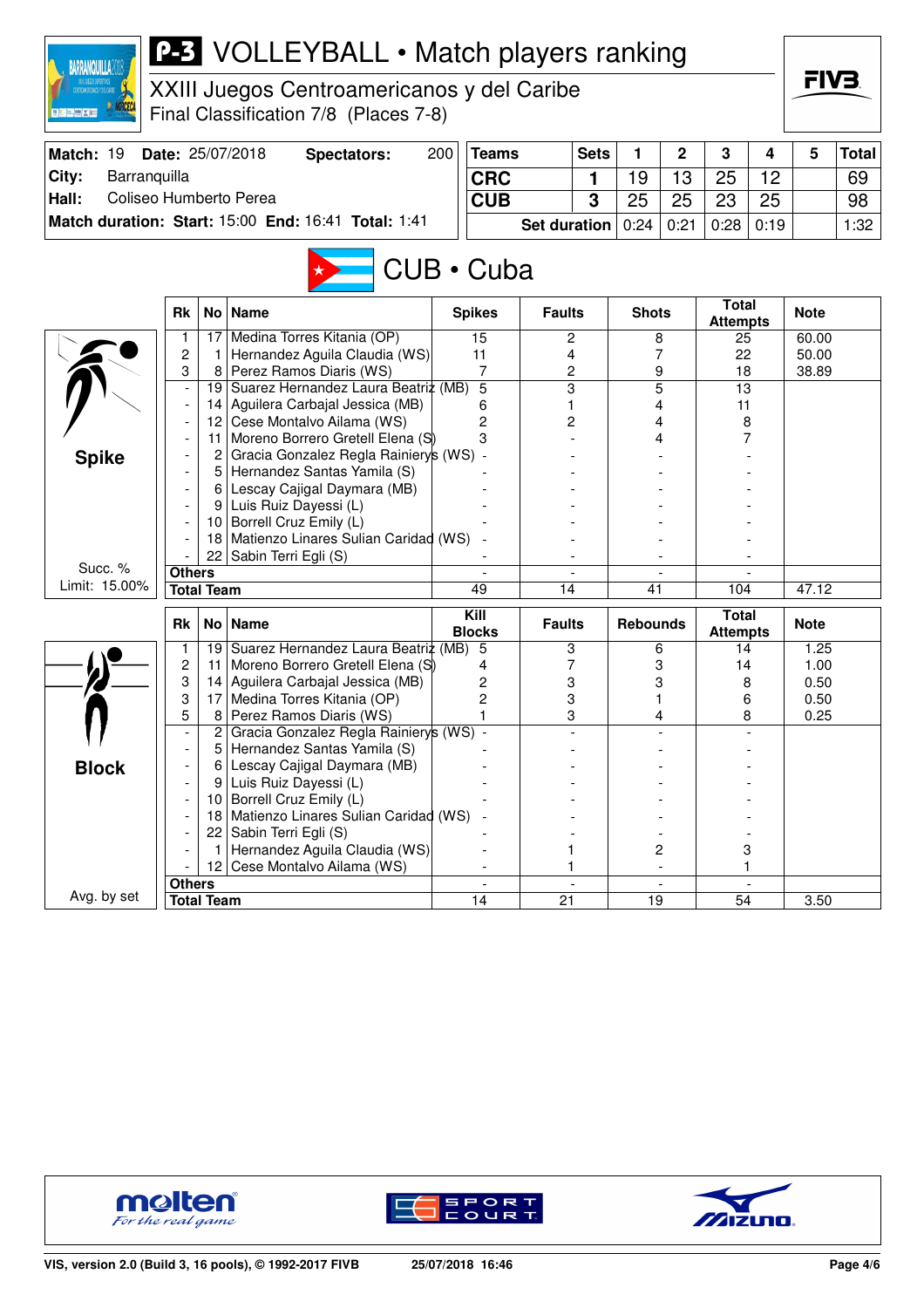| <b>BARRANQUILLA20</b>            | <b>P-3</b> VOLLEYBALL • Match players ranking<br>XXIII Juegos Centroamericanos y del Caribe<br>Final Classification 7/8 (Places 7-8) |                |                                                                      |     |                |                     |             |                             |                |                                 |      |              | FIV3         |
|----------------------------------|--------------------------------------------------------------------------------------------------------------------------------------|----------------|----------------------------------------------------------------------|-----|----------------|---------------------|-------------|-----------------------------|----------------|---------------------------------|------|--------------|--------------|
| Match: 19                        |                                                                                                                                      |                | Date: 25/07/2018<br><b>Spectators:</b>                               | 200 | <b>Teams</b>   |                     | <b>Sets</b> | 1                           | $\overline{2}$ | 3                               | 4    | 5            | <b>Total</b> |
| City:<br>Barranquilla            |                                                                                                                                      |                |                                                                      |     | <b>CRC</b>     |                     | 1           | 19                          | 13             | 25                              | 12   |              | 69           |
| Coliseo Humberto Perea<br>Hall:  |                                                                                                                                      |                |                                                                      |     | <b>CUB</b>     |                     | 3           | 25                          | 25             | 23                              | 25   |              | 98           |
|                                  |                                                                                                                                      |                | Match duration: Start: 15:00 End: 16:41 Total: 1:41                  |     |                | <b>Set duration</b> |             | 0:24                        | 0:21           | 0:28                            | 0:19 |              | 1:32         |
|                                  |                                                                                                                                      |                |                                                                      |     | CUB • Cuba     |                     |             |                             |                |                                 |      |              |              |
|                                  | <b>Rk</b>                                                                                                                            |                | No   Name                                                            |     | Aces           | <b>Faults</b>       |             | <b>Serve</b><br><b>Hits</b> |                | <b>Total</b><br><b>Attempts</b> |      | <b>Note</b>  |              |
|                                  | 1                                                                                                                                    | 11             | Moreno Borrero Gretell Elena (S)                                     |     | 3              |                     |             | 15                          |                | 18                              |      | 0.75         |              |
|                                  | $\overline{c}$                                                                                                                       | 17             | Medina Torres Kitania (OP)<br>12 Cese Montalvo Ailama (WS)           |     | 2              | 2                   |             | 14                          |                | 18                              |      | 0.50         |              |
|                                  | 3<br>3                                                                                                                               | 1              | Hernandez Aguila Claudia (WS)                                        |     |                | 2                   |             | 16                          | 5              | 19                              | 6    | 0.25<br>0.25 |              |
|                                  | 3                                                                                                                                    |                | 8 Perez Ramos Diaris (WS)                                            |     |                | 3                   |             | 13                          |                | 17                              |      | 0.25         |              |
|                                  | $\overline{\phantom{a}}$                                                                                                             |                | 2 Gracia Gonzalez Regla Rainierys (WS) -                             |     |                |                     |             |                             |                |                                 |      |              |              |
|                                  | $\overline{\phantom{a}}$                                                                                                             | 5              | Hernandez Santas Yamila (S)                                          |     |                |                     |             |                             |                |                                 |      |              |              |
| <b>Serve</b>                     |                                                                                                                                      |                | 6 Lescay Cajigal Daymara (MB)                                        |     |                |                     |             |                             |                |                                 |      |              |              |
|                                  |                                                                                                                                      |                | 9 Luis Ruiz Dayessi (L)                                              |     |                |                     |             |                             |                |                                 |      |              |              |
|                                  |                                                                                                                                      |                | 10 Borrell Cruz Emily (L)<br>18 Matienzo Linares Sulian Caridad (WS) |     |                |                     |             |                             |                |                                 |      |              |              |
|                                  |                                                                                                                                      | 22             | Sabin Terri Egli (S)                                                 |     |                |                     |             |                             |                |                                 |      |              |              |
|                                  |                                                                                                                                      | 14             | Aguilera Carbajal Jessica (MB)                                       |     |                | 1                   |             | 6                           |                |                                 | 7    |              |              |
|                                  |                                                                                                                                      |                | 19 Suarez Hernandez Laura Beatriz (MB)                               |     |                | 2                   |             | 9                           |                | 11                              |      |              |              |
|                                  | <b>Others</b>                                                                                                                        |                |                                                                      |     |                |                     |             |                             |                |                                 |      |              |              |
| Avg. by set                      | <b>Total Team</b>                                                                                                                    |                |                                                                      |     | 8              | 10<br>79            |             |                             | 97             |                                 | 2.00 |              |              |
| <b>Team</b>                      |                                                                                                                                      |                | Opponent errors & Team faults                                        |     | 27             | 2                   |             |                             |                | 29                              |      |              |              |
|                                  | <b>Rk</b>                                                                                                                            |                | No Name                                                              |     | <b>Digs</b>    | <b>Faults</b>       |             | <b>Receptions</b>           |                | <b>Total</b><br><b>Attempts</b> |      | <b>Note</b>  |              |
|                                  |                                                                                                                                      |                | 9 Luis Ruiz Dayessi (L)                                              |     | 14             | 4                   |             |                             | 2              | 20                              |      | 3.50         |              |
|                                  | $\overline{c}$<br>3                                                                                                                  |                | Hernandez Aguila Claudia (WS)<br>17 Medina Torres Kitania (OP)       |     | 7              | 3<br>2              |             |                             | 4              | 14                              |      | 1.75         |              |
|                                  | 4                                                                                                                                    | 8              | Perez Ramos Diaris (WS)                                              |     | 5<br>4         | 1                   |             |                             | 3<br>6         | 10<br>11                        |      | 1.25<br>1.00 |              |
|                                  | 5                                                                                                                                    | 10             | Borrell Cruz Emily (L)                                               |     | 3              |                     |             |                             | $\overline{c}$ |                                 | 5    | 0.75         |              |
|                                  | 5                                                                                                                                    | 19             | Suarez Hernandez Laura Beatriz (MB)                                  |     | 3              | 2                   |             |                             | 3              |                                 | 8    | 0.75         |              |
|                                  | $\overline{7}$                                                                                                                       | 14             | Aguilera Carbajal Jessica (MB)                                       |     | 2              |                     |             | 1                           |                |                                 | 3    | 0.50         |              |
| <b>Dig</b>                       | 7                                                                                                                                    | 11             | Moreno Borrero Gretell Elena (S)                                     |     | $\overline{c}$ | 1                   |             |                             |                |                                 | 3    | 0.50         |              |
|                                  |                                                                                                                                      | $\overline{2}$ | Gracia Gonzalez Regla Rainierys (WS) -                               |     |                |                     |             |                             |                |                                 |      |              |              |
|                                  |                                                                                                                                      | 5<br>6         | Hernandez Santas Yamila (S)<br>Lescay Cajigal Daymara (MB)           |     |                |                     |             |                             |                |                                 |      |              |              |
|                                  |                                                                                                                                      |                | 18 Matienzo Linares Sulian Caridad (WS)                              |     |                |                     |             |                             |                |                                 |      |              |              |
|                                  |                                                                                                                                      | 22             | Sabin Terri Egli (S)                                                 |     |                |                     |             |                             |                |                                 |      |              |              |
|                                  |                                                                                                                                      |                | 12 Cese Montalvo Ailama (WS)                                         |     |                | 2                   |             |                             |                |                                 | 2    |              |              |
|                                  | <b>Others</b>                                                                                                                        |                |                                                                      |     |                |                     |             |                             |                |                                 |      |              |              |
| Avg. by set<br><b>Total Team</b> |                                                                                                                                      |                |                                                                      |     | 40             | $\overline{15}$     |             | $\overline{21}$             |                | 76                              |      | 10.00        |              |